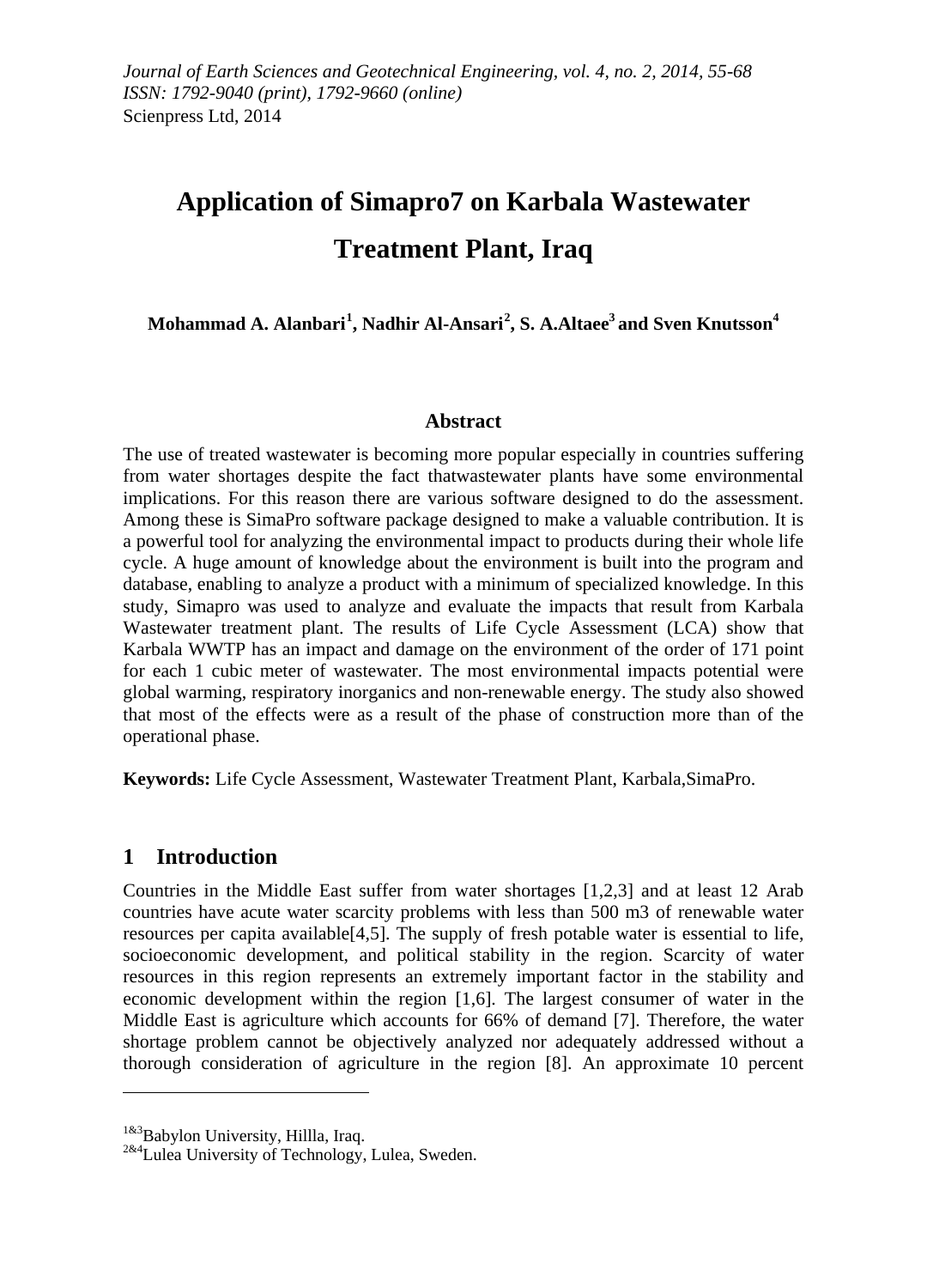transfer of water away from agriculture would produce a 40 percent increase in domestic water supply for Jordan as an example [8]. Postel [9] argues that by importing the food/grain rather than diverting precious water to agriculture this water could be saved. This is not the case in many Middle Eastern countries which have unrealistic aspirations of food self-sufficiency and in it would require a most fundamental change in national outlook [10]. Sadik and Barghouti [8] emphasized that the extent of the problem is so severe that "the future challenges in meeting the growing demands for water are beyond the capabilities of individual countries". Mitigating supply shortfalls could be achieved by re-allocation of current agricultural supplies [2].

One cubic meter of water can provide drinking water for one person for one year or the same quantity can produce only one kg of food grain when used for irrigation in a dry climate [11]. The need for a rationalized holistic management of this most vital natural resource is paramount in order to attain a sustainable society.

In addition to the above, the effect of climate change is expected to intensify the water shortage problem in the Middle East. The climate of the region contains hyper-arid, arid and semi-arid zones [12]. Several researchers concluded that arid and semi-arid regions are highly vulnerable to climate change (e.g.  $[13]$ ). It is expected that the region will suffer from higher temperatures and intense heat waves affecting inhabitants and crop yields, and will also affect marine ecosystems and fisheries. Less but more intense rainfall, coupled with higher temperatures, will likely cause more droughts and greater flooding, sea level rise, more intense cyclones and new areas exposed to dengue, malaria, and other vector and waterborne diseases.

More shortages are expected in future [14,15,16] and depletion of groundwater resources [17,18]. Tigris and Euphrates Rivers will be completely dry by 2040 (UN, 2010). Due to the presence of the Rivers Tigris and Euphrates, Iraq was an exception till the 1970s [19,20].Al-Ansari [19] noted that construction of dams on the Tigris and Euphrates and their tributaries outside the border of Iraq, the effect of global climate change and mismanagement of water resources are the main factors in the water shortage problems in Iraq. Water required for restoring the marshes [21,22] and the growing demand for water in Turkey and Syria will lead to dry the Tigris and Euphrates Rivers in 2040 [23]. To overcome these problems in Iraq, there is a great need for prudent management of water resources and the adaptation of non- conventional techniques to augment water resources [19,20]. One of the non-conventional techniques that can be used to overcome water shortage is rain water harvesting and waste water treatment and re-use. In view of the above, most of the countries in the region are trying to minimize water allocated for agriculture using treated waste water. Using this technique however, has its own technical and environmental implications also. Iraq is one of the countries treating waste water simply to protect its environment and possibly using the treated water for other agricultural and/or industrial purposes when required.

Wastewater treatment capacity reaches 350,000 cubic meters per day and this serves 8% of the population where only 14 cities out of 252 urban centers have a wastewater treatment plant [24]. Waste water systems and drinking water networks are damaged and causing mix of water and as a result many people are infected by sewage related diseases [24,25,26,27].

The aim of the study is to appraise the impact of Karbala City Wastewater Treatment Plant (WWTP) on the environment by using environmental sustainability indicators. To achieve this aim, the existing information about Karbala WWTP was reviewed and the environmental sustainability indicators (ESIs) were identified.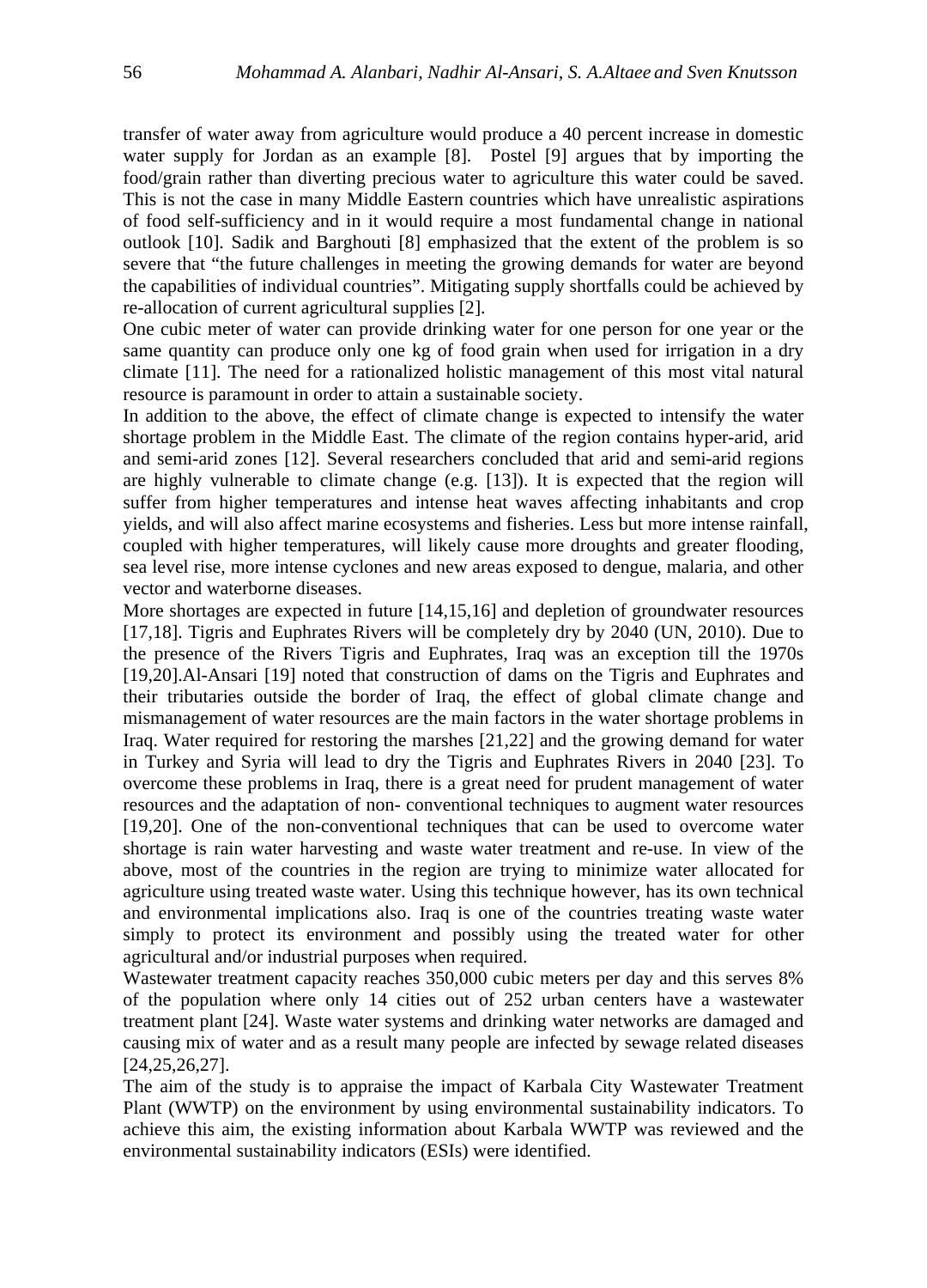# **2 Back Ground Information**

Municipal wastewater utility managers have faced various difficult and complex challenges for many years. Some of the more recent and significant issues utilities are dealing with, include:

1- Making difficult decisions on capital improvement projects and staffing in tough economic times.

2- Dealing with the wide variety of bio-solids treatment technology and disposal options within the context of increasing public health concerns, reduced availability of land application sites, and rising disposal costs.

3- Increasingly stringent permit limits.

4- Water resource scarcity concerns and decisions to implement costly water reuse technologies and programs.

5- Rising energy costs and decisions to implement costly energy-related capital projects with long payback periods.

6- Risk and uncertainty related to budget constraints, costs, technology limitations, regulations, policy issues, and stakeholder concerns.

there has been increasing awareness, understanding, and acceptance by many utilities that their decisions and actions can have significant and lasting impacts beyond the boundaries of their respective service areas. This change in mindset had been largely due to the "sustainability movement" that has surged within the wastewater industry only within the past 5 years [28]. Life Cycle Assessment (LCA) was one of the sustainability tools, it was applied to analyze and assess the environmental impacts over the entire life cycle of wastewater treatment processes. Life-cycle assessment (LCA) had been found to be (i) a useful and promising technique which provides a holistic look at the environmental impacts of a product, process or activity, and (ii) an appropriate framework for environmental assessment. LCA studies had identified opportunities to improve environmental performance, by quantifying (a) the materials used, (b) the energy consumed, and (c) releases to the environment [29]. LCA is described in the ISO 14040:1997 series, namely by ISO 14041:1997 standard – Definition of objective, scope and inventory analysis, ISO14042:1997 standard – Environmental impact assessment and ISO 14043:1997 standard – Interpretation. SimaPro 7 software [30 was used for the inventory and database on resources consumption and environmental emissions in the present LCA. In SimaPro, the impacts of wastewater treatment plants are divided into four categories: ecosystem quality, human health, climate change and natural resources. SimaPro offers a vast database of environmental impacts associated with thousands of industrial processes and products [31].

## **3 3 Methodology**

## **A. 3.1 Wastewater Treatment Plant (WWTP)**

The plant was constructed in 1982 and located about 2.5 km south of Karbala city (Figure 1) in Al-Museir marshland with design capacity  $50000 \text{ m}^3/\text{day}$  while the actual capacity was 65000 m<sup>3</sup>/day during period of study.Wastewater treatment project in the city of Karbala was designed to serve 165 000 citizens. The outflow is supposed to be suitable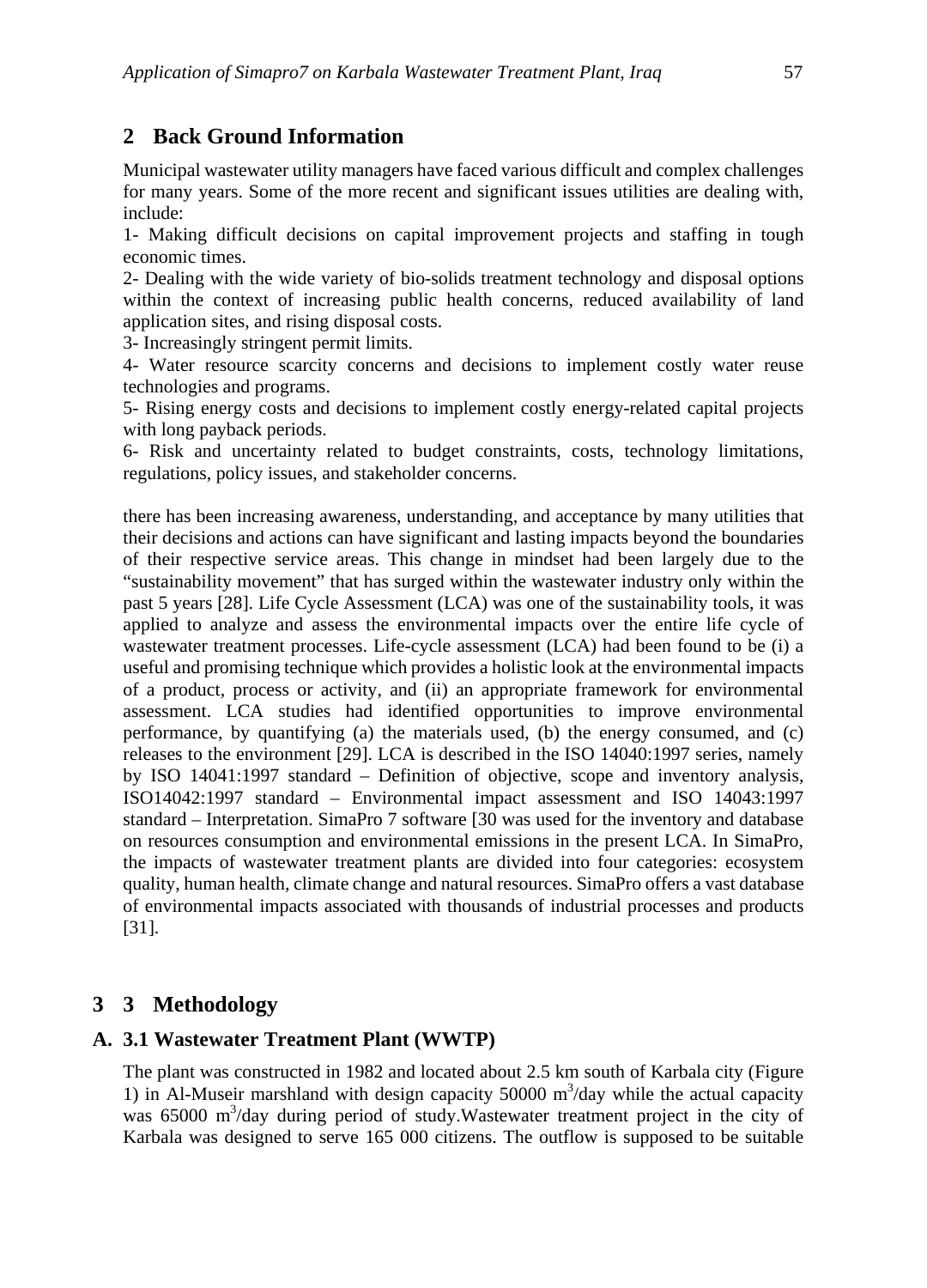for irrigation purposes. Karbala is one of the Muslims holy cities in Iraq and it is therefore expected that the city hosts many religious tourists during Religious events, which confirms the importance of securing the viability of the project to receive this extra load. The plant consists of the following units:

**1**-Screens: to separate the coarse floating substances.

**2**-Lift pumpng station: four pumps.

**3**-Grit chamber: to settle the grit and inorganic suspended solids.

**4**- Flow distribution chamber.

**5**-Primary sedimentation tank: two circular tanks (32 m in diameter) are used to remove suspended solids that might pass through grit chamber used to collect excess sludge from secondary sedimentation tank. Wastewater is drained through the chamber to aeration tank and sludge is pumped to sludge storage tank for transferring it to the thickener.

**6**-Aeration tanks: the biological treatment is conducted by the means of conventional activated sludge process with one aeration lagoons  $(52 \times 25.8 \times 3)$  m, with eight mechanical aeration mixers, four along each side with power of 30 kW.

7-Secondary sedimentation tanks: two tanks, each one 63 m in diameter and 2 m depth.

**8**-Sludge pumping station

**9**- Collection chamber.

**10**-Thickener

**11**- Drying beds

**12**- Outlet at irrigation canal as. As shown in figure 2.

The specifications of influent and effluent of Karbala WWTP with effluent standards are given in table 1.



Figure 1: Location map showing Karbala city.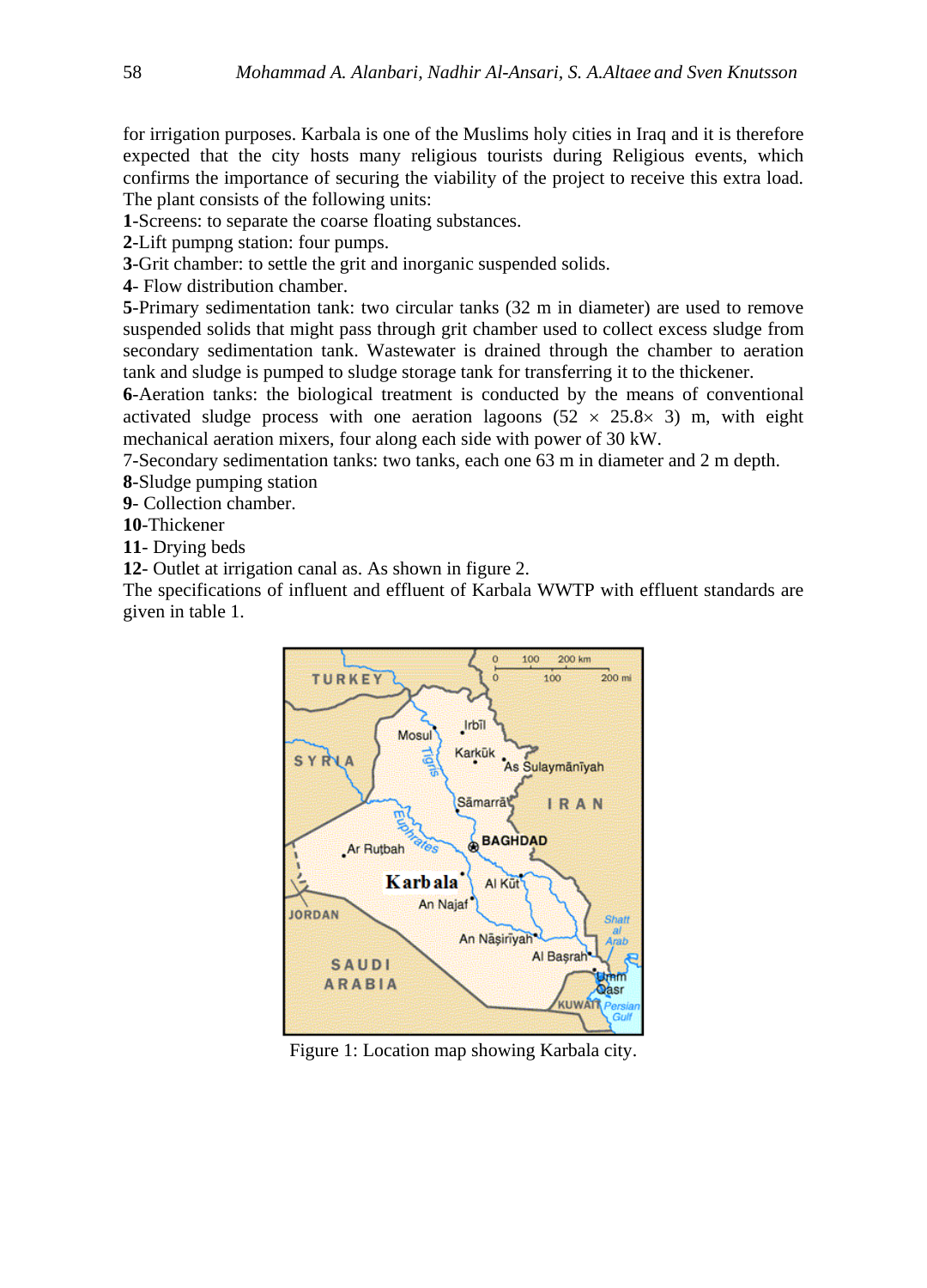

Figure 2: Flow chart of Karbala WWTP. (source: [32]).

| (Volume of influent is 65000 cubic meter per day). |                 |                           |  |  |  |
|----------------------------------------------------|-----------------|---------------------------|--|--|--|
| <b>Indicator</b>                                   | <b>Effluent</b> | <b>Effluent Standards</b> |  |  |  |
| Volume $(m^3/day)$                                 | 38000           |                           |  |  |  |
| рH                                                 | 6.67            | $6.5 - 8$                 |  |  |  |
| Temperature $(^{\circ}C)$                          | 22              | 35                        |  |  |  |
| $BOD$ (mg/l)                                       | 78.75           | 40                        |  |  |  |
| $\text{COD}$ (mg/l)                                | 207.5           | 100                       |  |  |  |
| $H_2S$ (mg/l)                                      | 9.3             |                           |  |  |  |
| Nitrate (mg/l)                                     | ND              | 50                        |  |  |  |
| Phosphate (mg/l)                                   | 1.4             | 3                         |  |  |  |
| Sulphate (mg/l)                                    | 993.75          | 400                       |  |  |  |
| Chloride (mg/l)                                    | 247.25          | 600                       |  |  |  |
| $T.S.S$ (mg/l)                                     | 77.5            | 60                        |  |  |  |
| O&G                                                | 68.75           | 4                         |  |  |  |
| NO <sub>2</sub>                                    | 0.66            | 3                         |  |  |  |

Table 1: Treatment specifications of influent and effluent of Karbala WWTP

Source: Karbala WWTP/Records/April 2010

## **B. 3.2 Simapro7 Methodology**

SimaPro 7 is the computer software tool used to calculate and identify the pertinent environmental impacts associated with the sludge treatment technologies proposed in this study. It serves as a tool for managing and storing data, making calculations and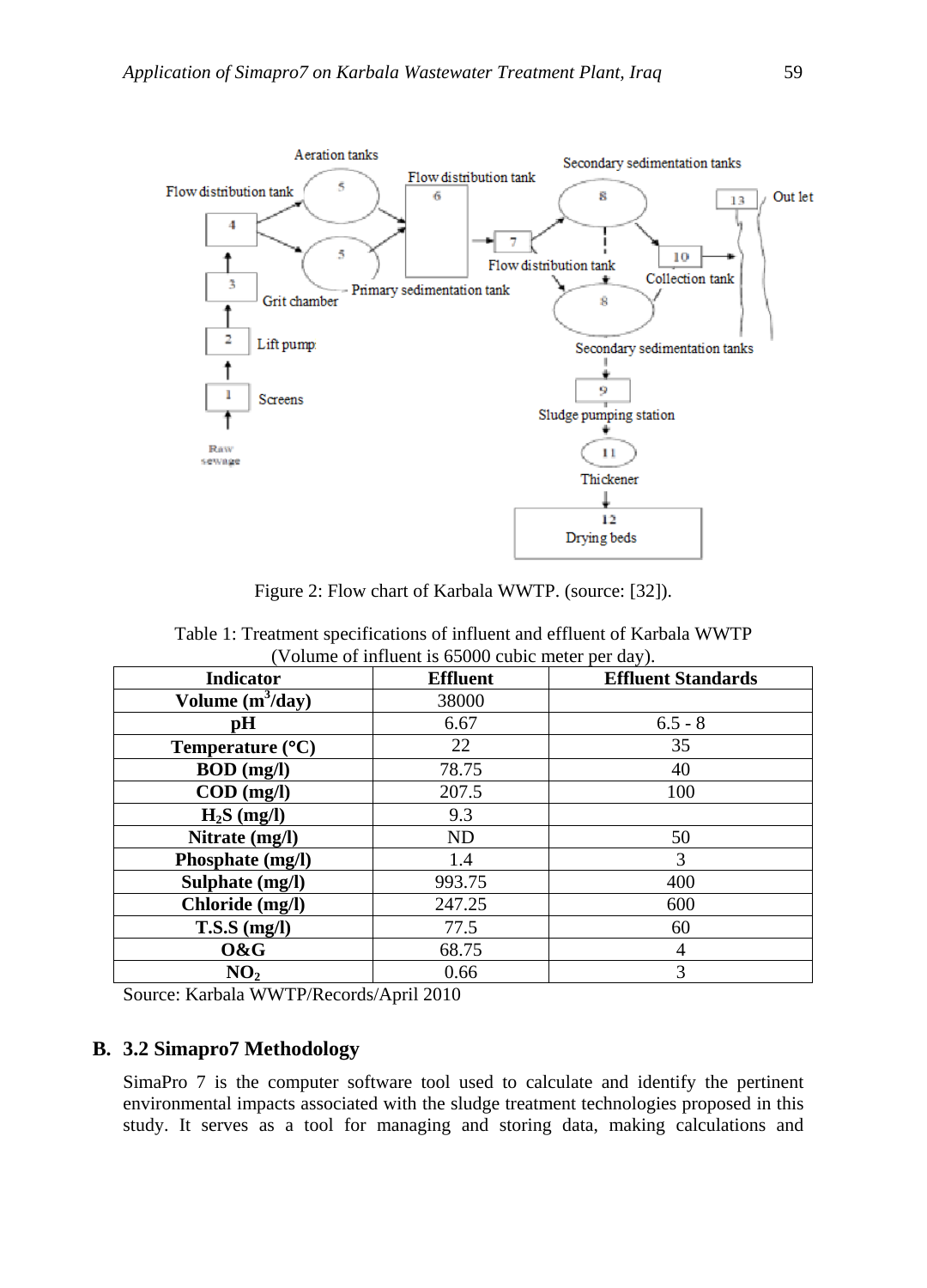sensitivity tests. The LCA phases are structured in SimaPro in accordance with ISO14040 and ISO14044 LCA standards [33]**.**

#### **i. Goal and Scope definition in SimaPro**

- A special section is available for a description of the goal and scope for each project. There exist three sections and these include:
- Text fields into which a description of the different aspects of the goal and scope definition can be made. Text entered here can be later copied and pasted into the report [30]**.** The goals of this research are to analyze and to evaluate the environmental impacts of Karbala WWTP.
- Libraries section in which it is possible to predefine which libraries with standard data are considered relevant for the project to be run [30]**.** In this research, the library of ecoinvent system processes was selected.
- Data quality section where data characteristics can be predefined [30].

### **ii. Inventory Analysis**

The inventory analysis involves parameters describing resources uses, material uses and emission to air and water. The assessment covers throughout the entire life cycle of the products or activities; construction; treating; sludge disposal; and all transportation involved.

An important goal of data collection is to establish a database which can be used on an ongoing basis for LCA. The data for a process must be collected in form, so called normalizing the process (Fig.3).

#### **iii. Impact Assessment in SimaPro**

There exist a wide variety of impact assessment methods available in SimaPro [33. In this study The IMPACT2002+ method was used to determine the environmental impacts of the treatment plant. Fig.4 shows the overall scheme of the IMPACT 2002+ framework, linking all types of LCI results via the 14 midpoint categories ( human toxicity ,respiratory effects, ionizing radiation, ozone layer depletion, photochemical oxidation, aquatic ecotoxicity, terrestrial ecotoxicity, terrestrial acidification/nitrification,aquatic acidification, aquatic eutrophication, land occupation, global warming, non-renewable energy and mineral extraction) to the damage categories (human health, ecosystem quality, climate change and resources)[34]**.**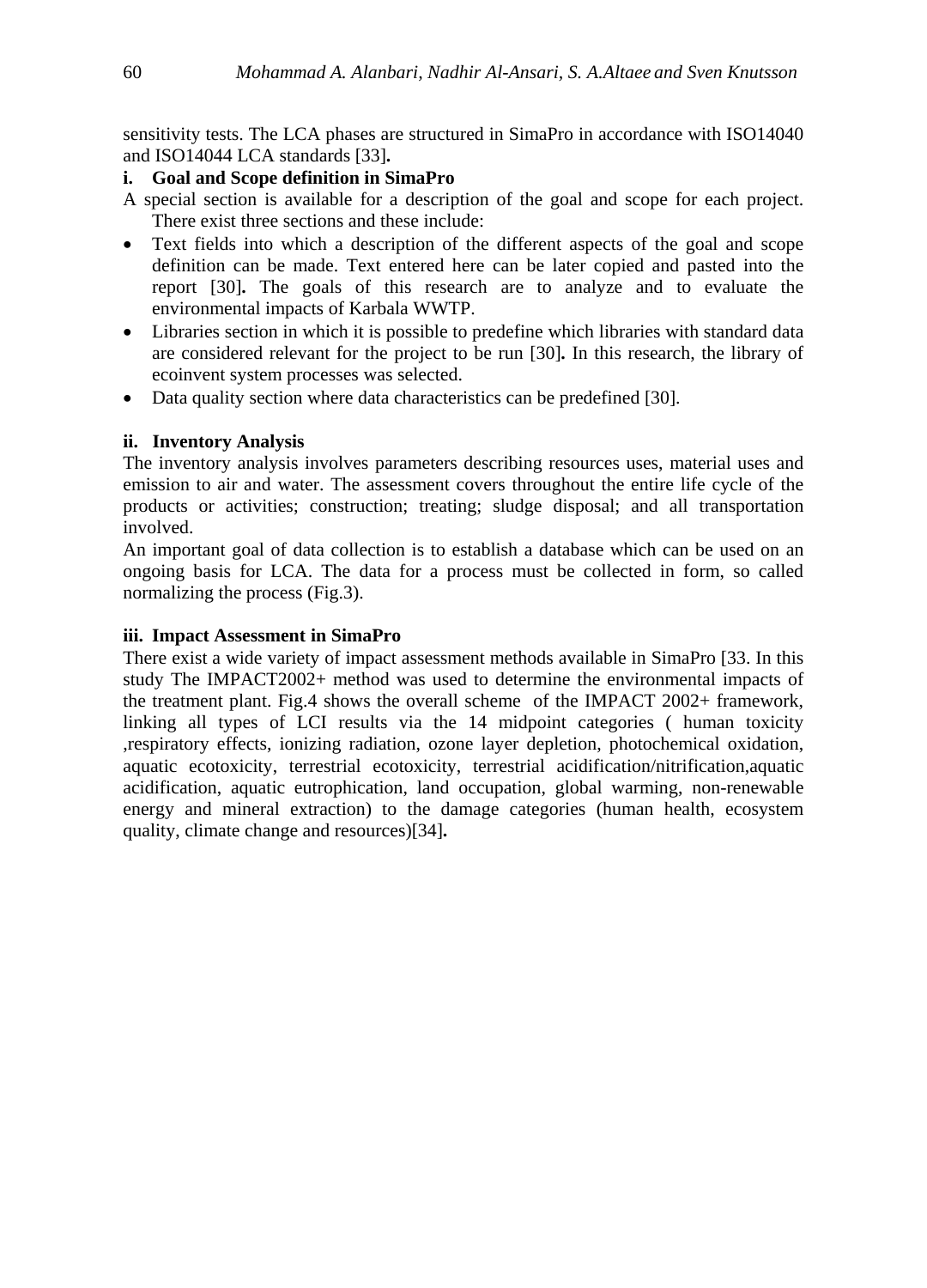

Figure 3: Inventory analysis of Karbala wastewater treatment plant.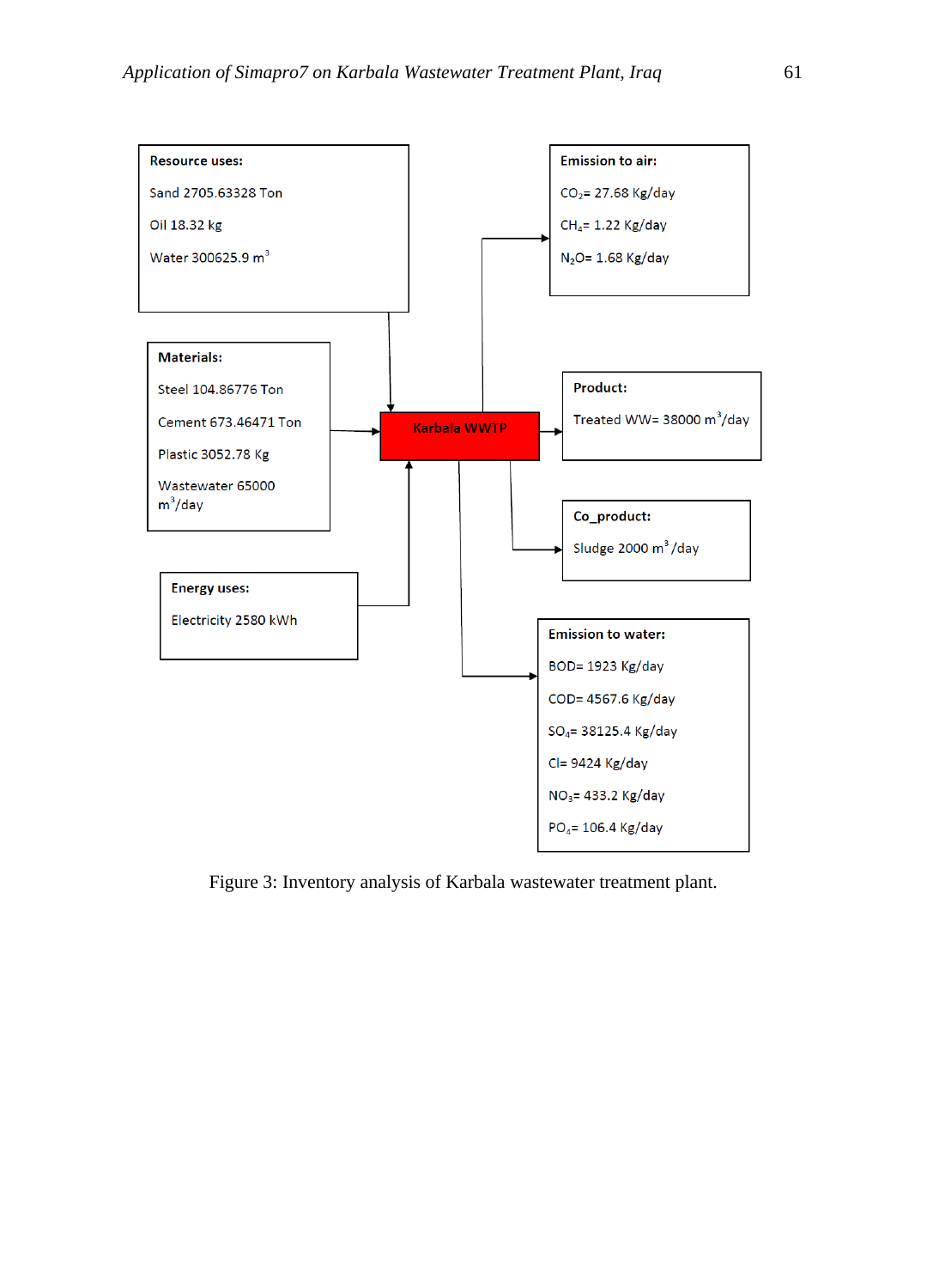

Figure 4: Overall scheme of the IMPACT 2002+ framework, linking LCI results via the midpoint categories to damage categories **(Rolf.F,2007).**

#### **iv. Interpretations in SimaPro**

This is designed as a checklist which covers the relevant issues mentioned in the ISO standards used. As suggested by PRé Consultants [30], observations are filled in when the LCA study is about to be completed and conclusions made.

#### **4 Results and Discussion**

The results of LCA were mostly not straightforward in favor of material design over the alternative one. Results of LCA had to be interpreted or weighted. The IMPACT2002+ methodology and LCA weighting method specially developed for product design. This method had proved to be a powerful tool for designers to aggregate LCA results into easily understandable and user-friendly numbers or units, the so called IMPACT 2002- IMPact Assessment of Chemical Toxics. The processes contributing to those impacts are detailed in the table 2.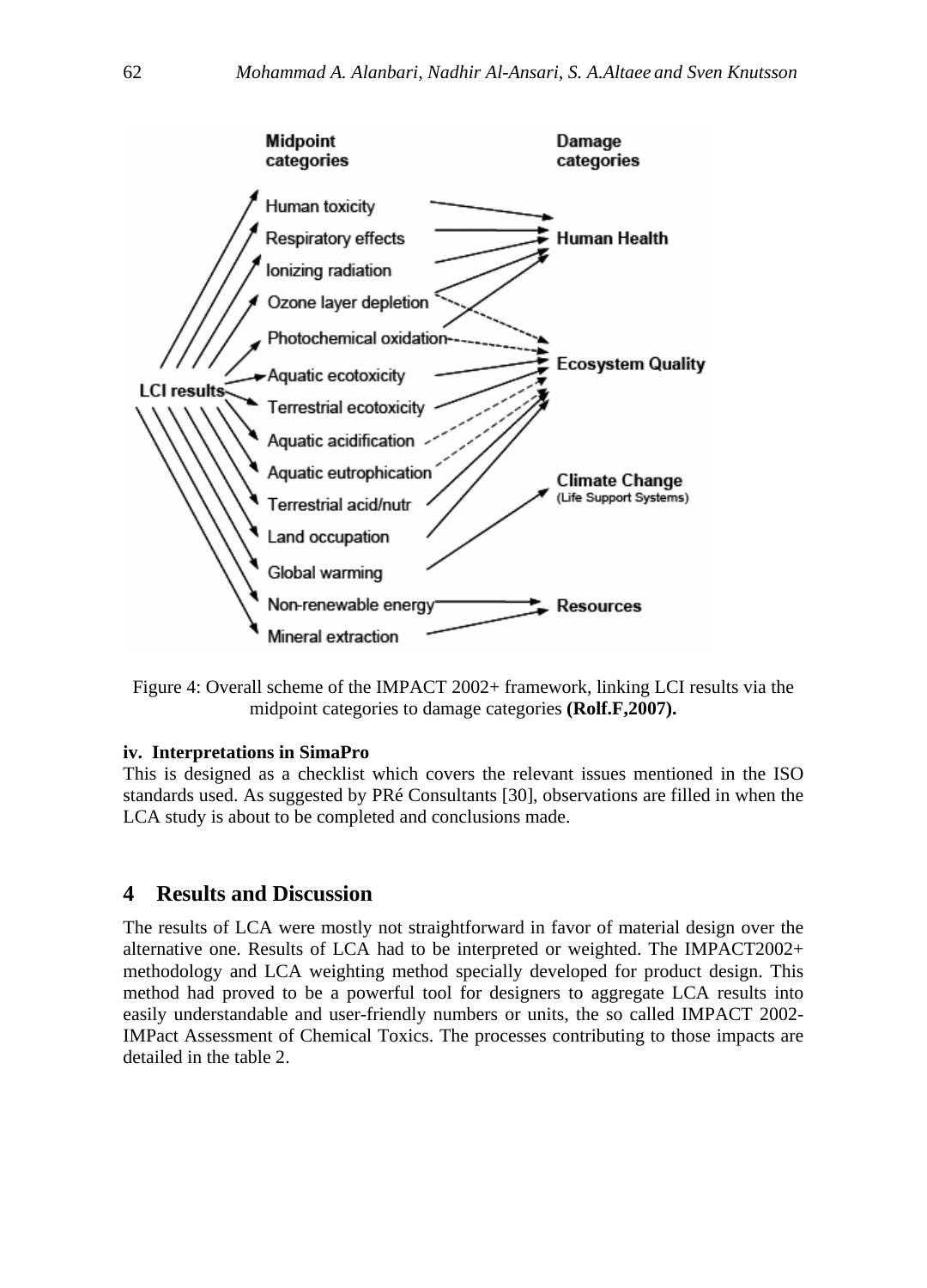| <b>Process</b>            | Global<br>warming | <b>Respiratory</b><br>Inorganic | <b>Non-Renewable</b><br><b>Energy</b> | $100$ at $\bullet$ . Extended by $100$<br><b>Terrestrial</b><br><b>Ecotoxicity</b> | <b>Carcinogens</b> | Non-carcinogens | terrestrial<br>acidification/<br>nitrification |
|---------------------------|-------------------|---------------------------------|---------------------------------------|------------------------------------------------------------------------------------|--------------------|-----------------|------------------------------------------------|
| Total of all<br>processes | 70.2              | 43.6                            | 35.06597                              | 7.709                                                                              | 5.877              | 6.203           | 0.612                                          |
| Steel                     | 18.1              | 28.4                            | 18.95328                              | 6.527                                                                              | 5.306              | 4.114           | 0.249                                          |
| Cement                    | 51.1              | 14.6                            | 14.88956                              | 1.174                                                                              | 0.540              | 2.087           | 0.349                                          |
| Plastic                   | 0.89              | 0.507                           | 1.078                                 | 0.006                                                                              | 0.029              | $-0.0005$       | 0.013                                          |
| Electricity               | 0.134             | 0.0942                          | 0.18278                               | 0.006                                                                              | 0.001              | 0.003           | 0.0012                                         |
| Wastewater                | 0.001             | 0.000746                        | 0.002075                              | 0.0001                                                                             | 0.0001             | 0.0001          | 1.13E-05                                       |
| Treated<br>wastewater     | $-9.26E - 5$      | $-7.19E-5$                      | $-7.2E - 05$                          | $-1.2E-05$                                                                         | $-1.1E-05$         | $-1.2E-05$      | $-9.5E-07$                                     |
| Sludge                    | $-0.0109$         | $-0.00654$                      | $-0.04517$                            | $-0.00519$                                                                         | $-0.0003$          | $-0.0008$       | $-9.8E - 05$                                   |
| Emissions<br>of plant     | 0.0266            |                                 | 0.005521                              |                                                                                    |                    |                 |                                                |

Table 2: Impact factors according to various processes (units in points) (source:Simapro7[30]).

Figure 5 shows the global eco-score damage in terms of impact categories for Karbala WWTP. The most environmental impacts potential were global warming, respiratory in organics, non-renewable energy, contributing to Karbala WWTP as follows: 70.2 pt global warming, 43.6 pt respiratory in organics and 35.1 pt non-renewable of total impact 171 pt. The processes contributing to that damage are detailed in the table 3.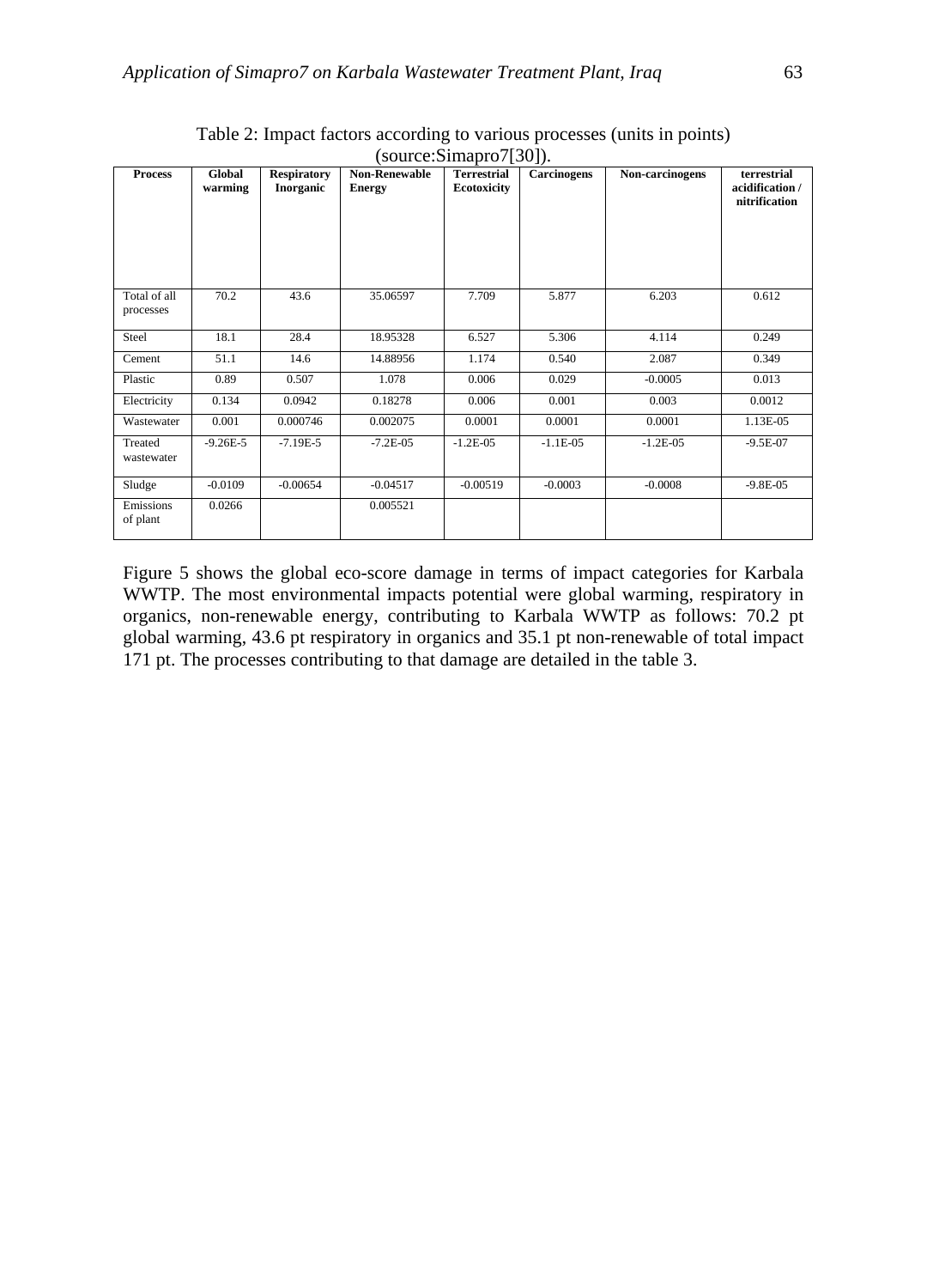

Figure 5: The global eco-score damage in terms of impact categories.

| <b>Process</b>         | <b>Climate</b> | Human         | <b>Ecosystem</b> | <b>Resources</b> |  |
|------------------------|----------------|---------------|------------------|------------------|--|
|                        | <b>Change</b>  | <b>Health</b> | <b>Quality</b>   |                  |  |
| Total of all processes | 70,22738       | 55.98742      | 8.930215         | 35.62834         |  |
| <b>Steel</b>           | 51.09978       | 37.9771       | 7.00972          | 19.50688         |  |
| Cement                 | 18.08747       | 17.36878      | 1.608381         | 14.89766         |  |
| Plastic                | 0.889612       | 0.54741       | 0.307838         | 1.078672         |  |
| Electricity            | 0.133892       | 0.10259       | 0.00851          | 0.182801         |  |
| Wastewater             | 0.001002       | 0.001103      | 0.001293         | 0.002077         |  |
| Treated wastewater     | $-9.3E-05$     | $-9.6E-05$    | $-1.4E-05$       | $-7.3E-05$       |  |
| Sludge                 | $-0.01087$     | $-0.00947$    | $-0.00551$       | $-0.0452$        |  |
| Emissions of plant     | 0.026595       |               |                  | 0.005521         |  |

| Table 3: Processes contribution to different variables (units in points). |  |  |  |  |  |
|---------------------------------------------------------------------------|--|--|--|--|--|
|---------------------------------------------------------------------------|--|--|--|--|--|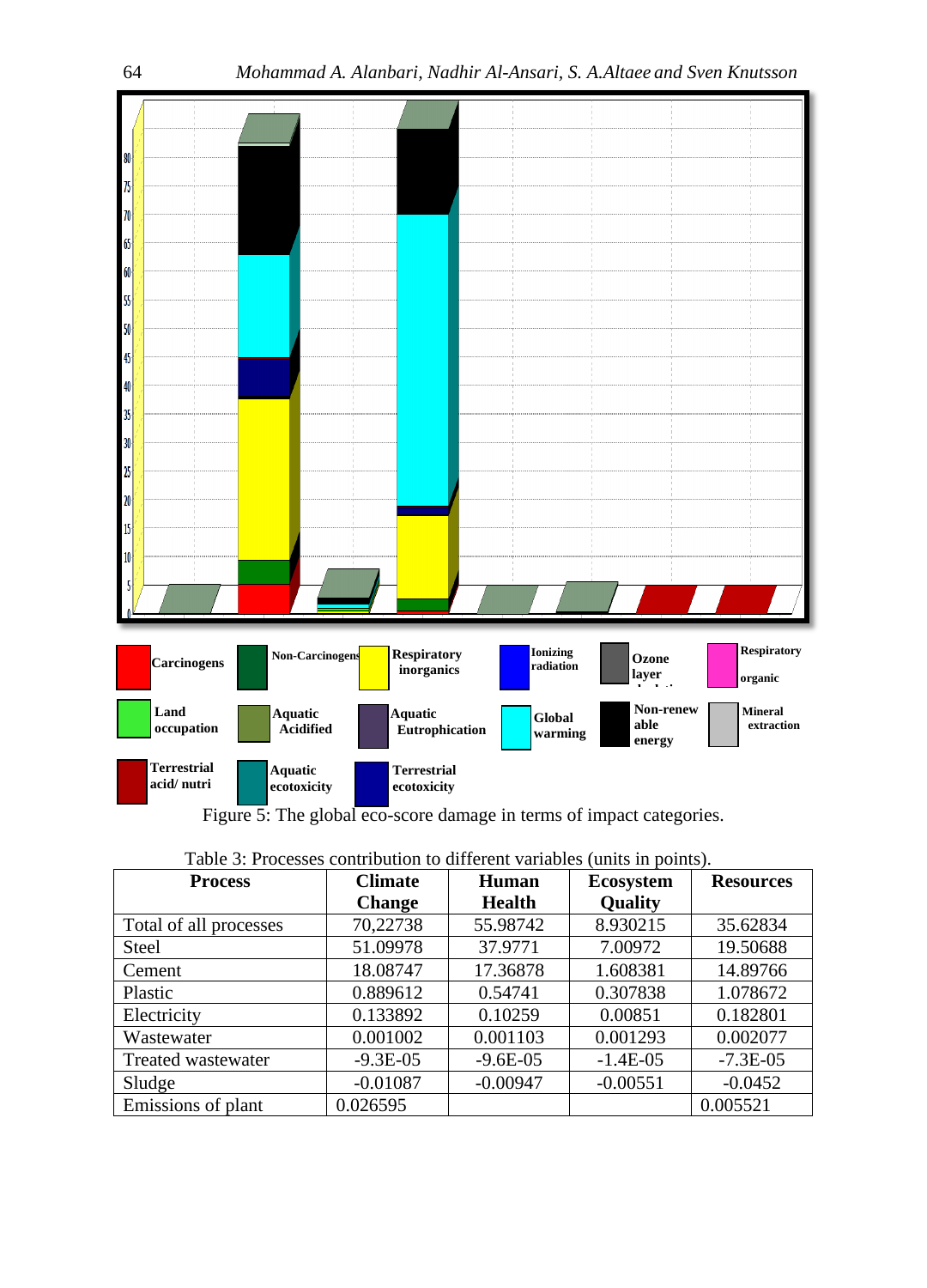The damage categories were also analyzed by IMPACT 2002+. Four categories of damage were pointed out: Human Health, Ecosystem Quality, Climate Change and Resources (Fig.6). From fig.6 it can be identified that Karbala WWTP contributed 56, 8.93, 70.2 and 35.6 point to Human Health, Ecosystem Quality, climate change and Resources respectively.

The causes of all impacts and damages which mentioned previously were from construction phase of the plant (cement and steel) as shown in fig.7.

It was noted that cement is one of the most processes that contribute to the environment of several negative effects, followed by steel and then plastic, while the treated waste water and sludge have positive effects.

### **5 Conclusions**

The IMPACT2002+ methods was one of methods in simapro7, it was applied to evaluate environmental indicators for Karbala WWTP in Iraq. The results indicated that the global eco-score on Karbala WWTP was171 Pt. The most environmental impact potential were global warming, respiratory in organics and non-renewable energy, as a result of cement and steel (construction phase), plastic using during chemical storing and pipes, electricity using for plant operation and emission of plant (Karbala WWTP).Environmental damage effect on human health, , climate change and resources were 56, 70.2 and 35.6 point respectively.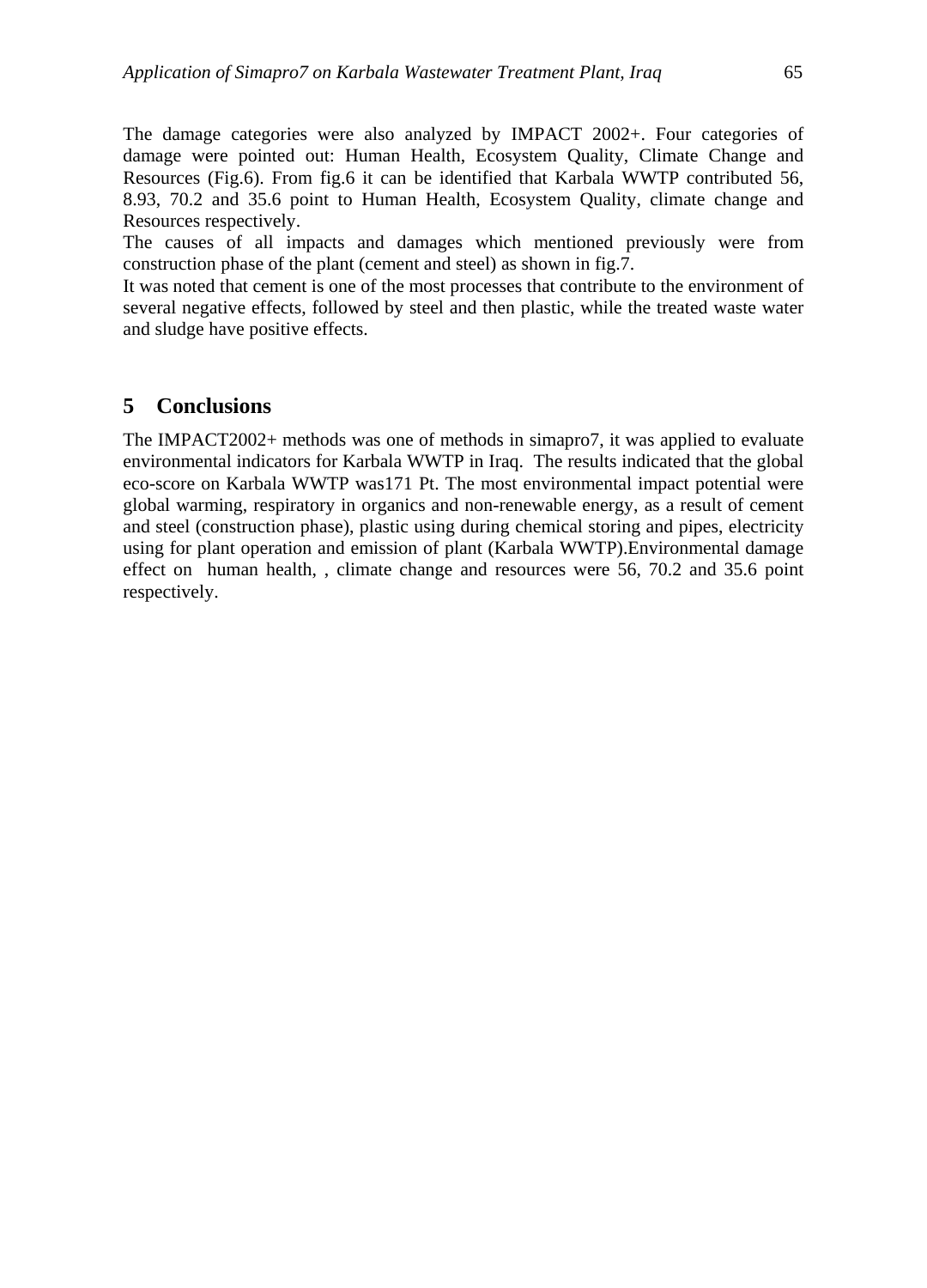

Figure 6: The global eco-score damage in terms of impact categories.



Figure 7: Processes contributions of Karbala WWTPs.

## **References**

[1] Al-Ansari, N.A., Water Resources in the Arab countries: problems and possible solutions, Water: a looming crisis", Intern. Conf. on World Water Resources at the beginning of the 21st century, UNESCO, Paris, 3-6 June 1998.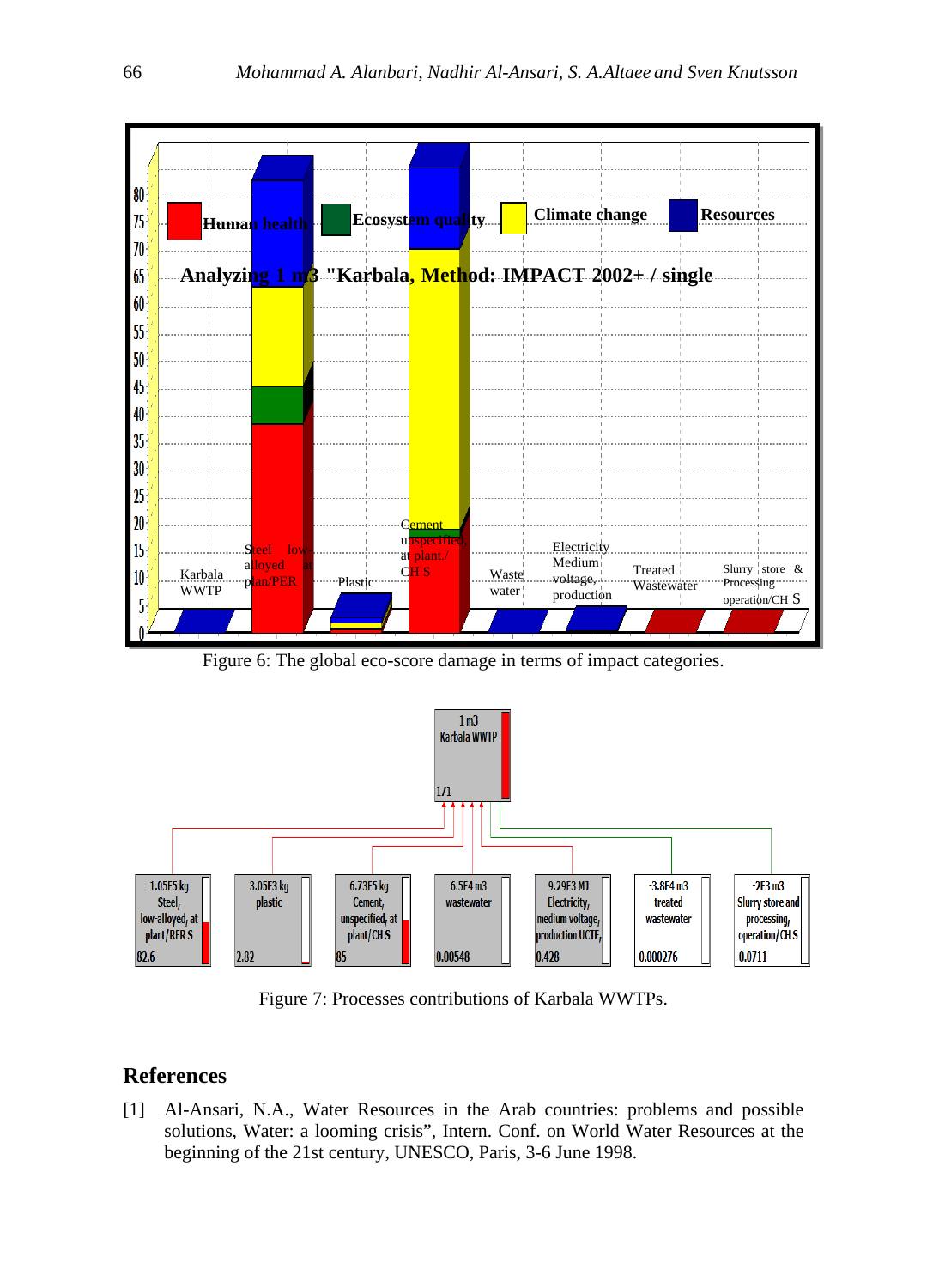- [2] Rogers P. and Lydon P. (eds.), "Water in the Arab World", Massachusetts, USA: Harvard University Press, 1994.
- [3] Biswas A. K. (ed.), "International Waters of the Middle East– From Euphrates, Tigris to Nile", Bombay, India: Oxford University Press, 1994.
- [4] Cherfane C. C. and Kim S. E., Arab region and Western Asia, UNESCWA, in Managing Water under Uncertainty and Risk, UN World Water Development Report 4, Chapter 33, 2012.
- [5] Barr J., Grego S., Hassan E., Niasse M., Rast W.and Talafré J., Regional challenges, global impacts, in Managing Water under Uncertainty and Risk, UN World Water Development Report 4, Chapter 7, 2012.
- [6] Naff, T., Conflict and water use in the Middle East, , in Roger, R. and Lydon, P. (Ed.), Water in the Arab Word: Perspectives and Prognoses, Harvard University, 253-284,1993.
- [7] Hiniker, M. Sustainable Solutions to Water Conflicts in the Jordan Valley, Geneva: Green Cross International, 1999.
- [8] Sadik A.K. and Barghouti S., The water problems of the Arab world: Management of scarce water resources, In P. Rogers and P. Lydon (eds.), "Water in the Arab World", Massachusetts, USA: Harvard University Press. 4-37, 1994.
- [9] Postel S., Last Oasis Facing Water Scarcity, New York: World watch Institute WW Norton & Co, 1992.
- [10] Charrier B. and Curtin F., A vital paradigm shift to maintain habitability in the Middle East: the integrated management of international watercourses, In Water for peace in the Middle East and Southern Africa, Geneva: Green Cross International, 11-1, 2007.
- [11] Perry J.C. and Bucknall J., "Water Resource Assessment in the Arab World: New Analytical Tools for New Challenges", in N. J Jagannathan, A. S. Mohamed and A. Kremer (eds.), "Water in the Arab World: Management perspectives and Innovations", World Bank, Middle East and North Africa Region, Washington, 2009.
- [12] WRI, World Resources Institute, "Drylands, People, and Ecosystem Goods and Services: A Web-based Geo-spatial Analysis", 2002. Available online at: http://www.wri.org
- [13] IPCC (Intergovernmental Panel on Climate Change), "Climate change impacts, adaptation and vulnerability", Cambridge University Press, Geneva, 2007.
- [14] Bazzaz, F., Global climatic changes and its consequences for water availability in the Arab World, in Roger, R. and Lydon, P. (Ed.), Water in the Arab Word: Perspectives and Prognoses, Harvard University, 243- 252,1994.
- [15] Al-Ansari, N.A., Salameh, E. and Al-Omari, I., Analysis of Rainfall in the Badia Region, Jordan, Al al-Bayt University Research paper No.1, 66p, 1999.
- [16] Hamdy, A., Water Crisis and Food Security in the Arab World:The Future Challenges, accessed in 23 August 2013.
	- http://gwpmed.org/files/IWRM-Libya/Atef%20Hamdy%20AWC.pdf
- [17] Chenoweth, J., Hadjinicolaou, P., Bruggeman, A., Lelieveld, J., Levin,Z., Lange, M., Xoplaki,E. and Hadjikakou1, M., Impact of climate change on the water resources of the eastern Mediterranean and Middle East region: Modeled 21st century changes and implications, J. Water Resources Res.,V. 47, W06506, 1-18,2011.
- [18] Voss K., Famiglietti,J., Lo, M., de Linage, C., Rodell, M. and Swenson, S., Groundwater depletion in the Middle East from GRACE with implications for transboundary water management in the Tigris-Euphrates-Western Iran region, Water Resources Research, V.49, 904-914, 2013.